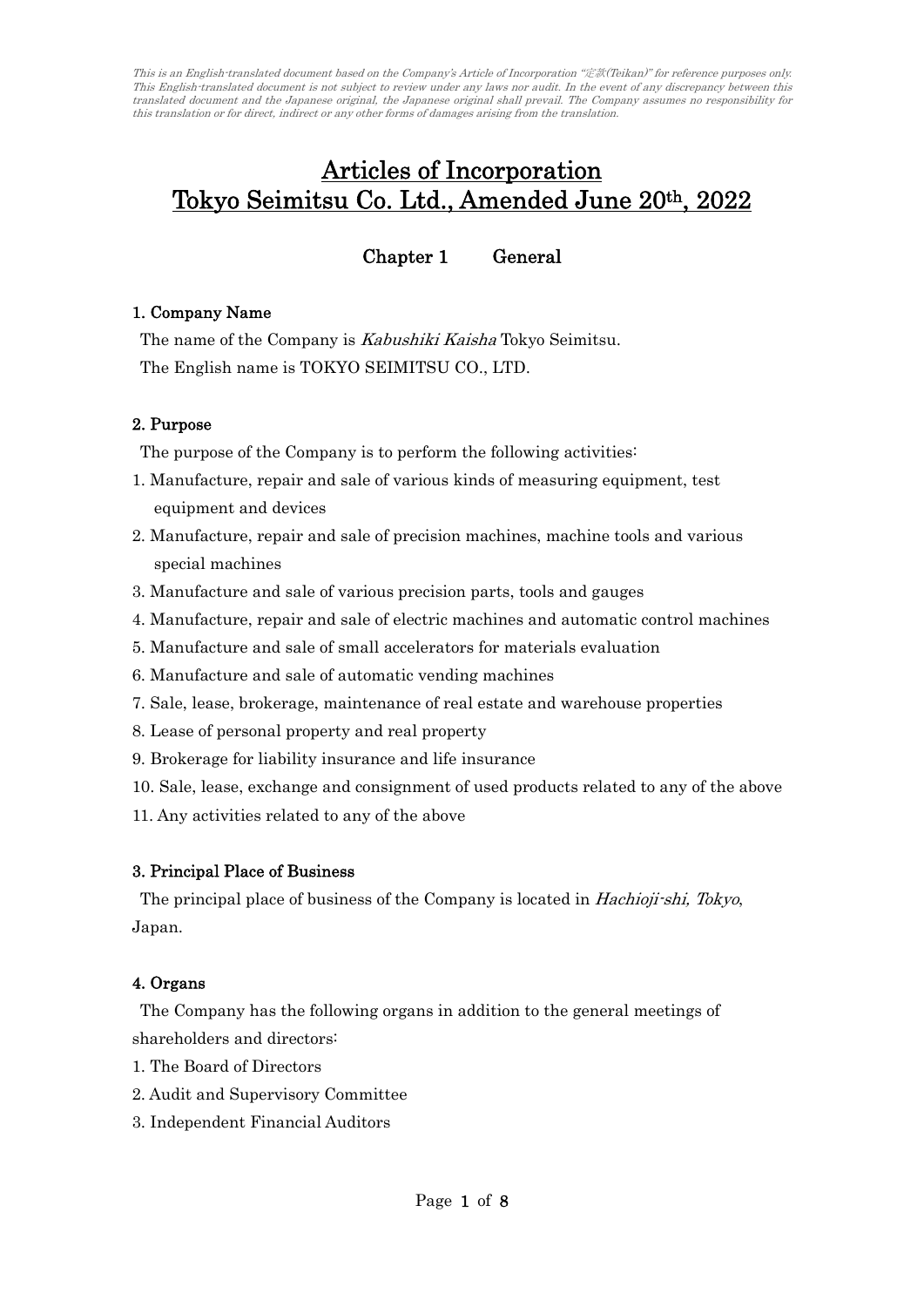# 5. Method for giving Public Notices

Public notices of the Company are given electronically. If unable to use electronic means in case of an accident or an unavoidable event, it will place public notices in the Nikkei Newspaper.

Chapter 2 Stock

## 6. Authorized Shares

The number of shares of stock the Company is authorized to issue is 110,501,100.

## 7. Treasury Stock

Under Section 165-2 of the Companies Act, the Company is authorized to acquire its own stock through the market, etc., as provided under Section 165-1, by a resolution of the Board of Directors.

## 8. Unit of Shares

The unit (equivalent to one (1) voting right) of the shares of the Company is 100 shares.

# 9. Rights of Shares under One (1) Unit

A shareholder of less than one (1) unit may not exercise its rights except as follows;

- 1. Any rights stipulated in Section 189-2 of the Companies Act
- 2. The right to request as provided by Section 166-1 of the Companies Act
- 3. The right to subscription to new allotments and/or stock options offered with regard to the number of shares held
- 4. The right to make requests as provided in the Article 10 below.

# 10. Right of Purchase Request of Additional Shares less than One (1) Unit

A shareholder of less than one (1) unit of shares may request, according to the Share Handling Regulations, the sale of additional shares which will, combined with their shareholding of less than one (1) unit, constitute one (1) unit of shares.

# 11. Share Registrar

The Company has a share registrar to administrator holdings of the shareholders' list. 2. The name of the Registrar and the office address of the Registrar are determined by a resolution of the Board of Directors and disclosed by public notice.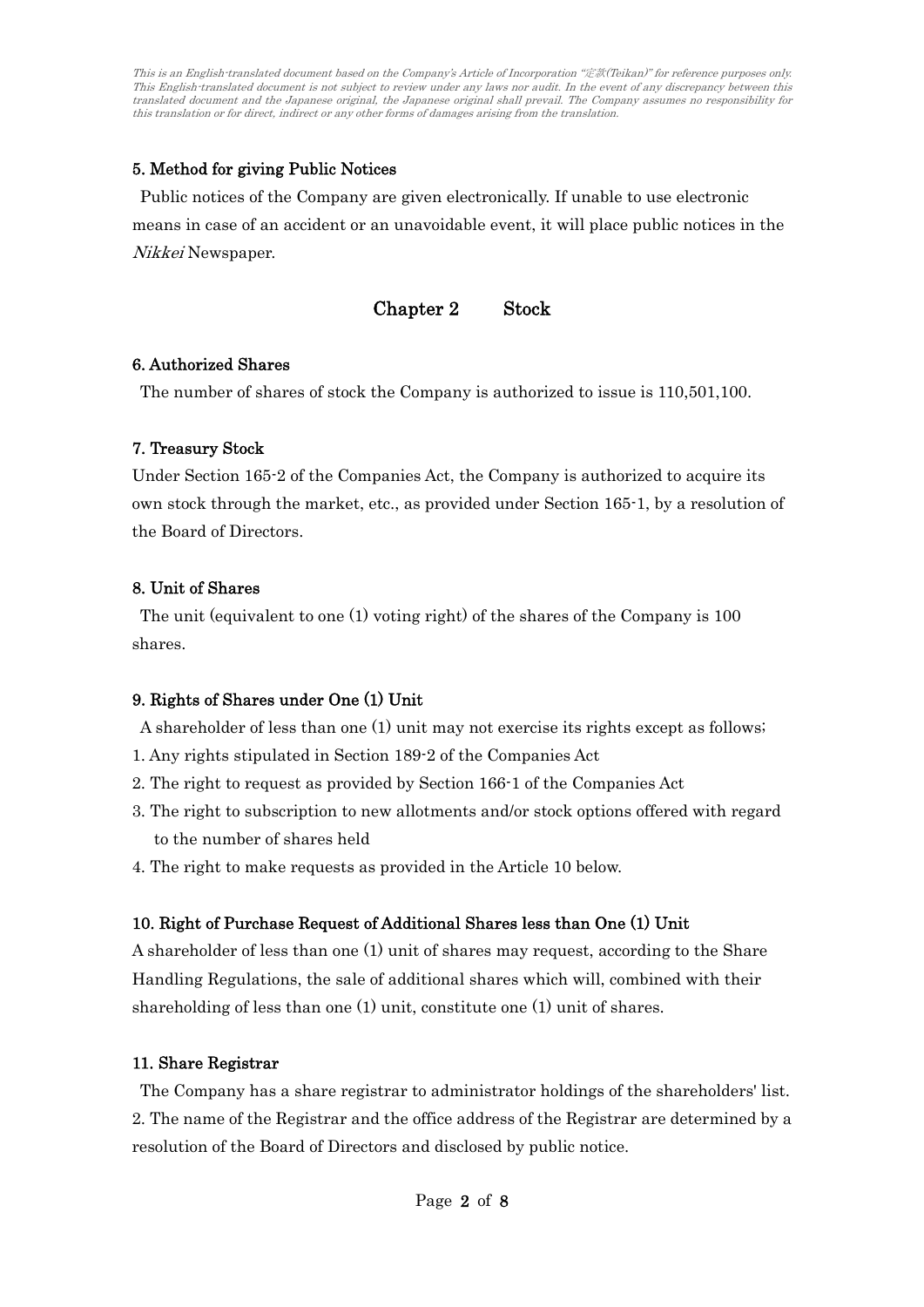3. The Registrar is charged with maintaining the register of shareholders (including a register of share subscription rights) and related services. The Company itself does not perform these obligations.

# 12. Share Handling Regulations

Matters with regard to the stock of the Company and related fees are governed by the laws, these Articles of Incorporation, and the rules related to stocks established by the Board of Directors.

# Chapter 3 Shareholder Meetings

## 13. Notice of Meetings

The Company's annual general meeting of shareholders is held within three (3) months from the end of each Fiscal year. A special meeting of shareholders may be held at any time as required.

2. Shareholder meetings are held in Tokyo, Japan.

# 14. Record Date for Annual General Meeting of Shareholders

The cut-off date for the right to vote at the annual general meeting of shareholders is the holding date of March 3lst of each year.

# 15. Convening General Meetings of Shareholders and Chairperson

A general meeting of shareholders is called by the director designated by the Board of Directors in advance, who serves as the Chairperson.

2. In a case where the appointed director is unavailable to call a general meeting of shareholders, a substitute director may call a general meeting of shareholders and act as the Chairperson, pursuant to procedures established by the Board of Directors in advance.

# 16. Internet Disclosure and Deemed Submission of Reference Materials for General Meetings of Shareholders

The Company shall, when convening a general meeting of shareholders, provide information contained in the reference documents for the general meeting of shareholders, etc. electronically.

2. Among the matters to be provided electronically, the Company may choose not to include all or part of the matters stipulated in the Ministry of Justice Order in the paper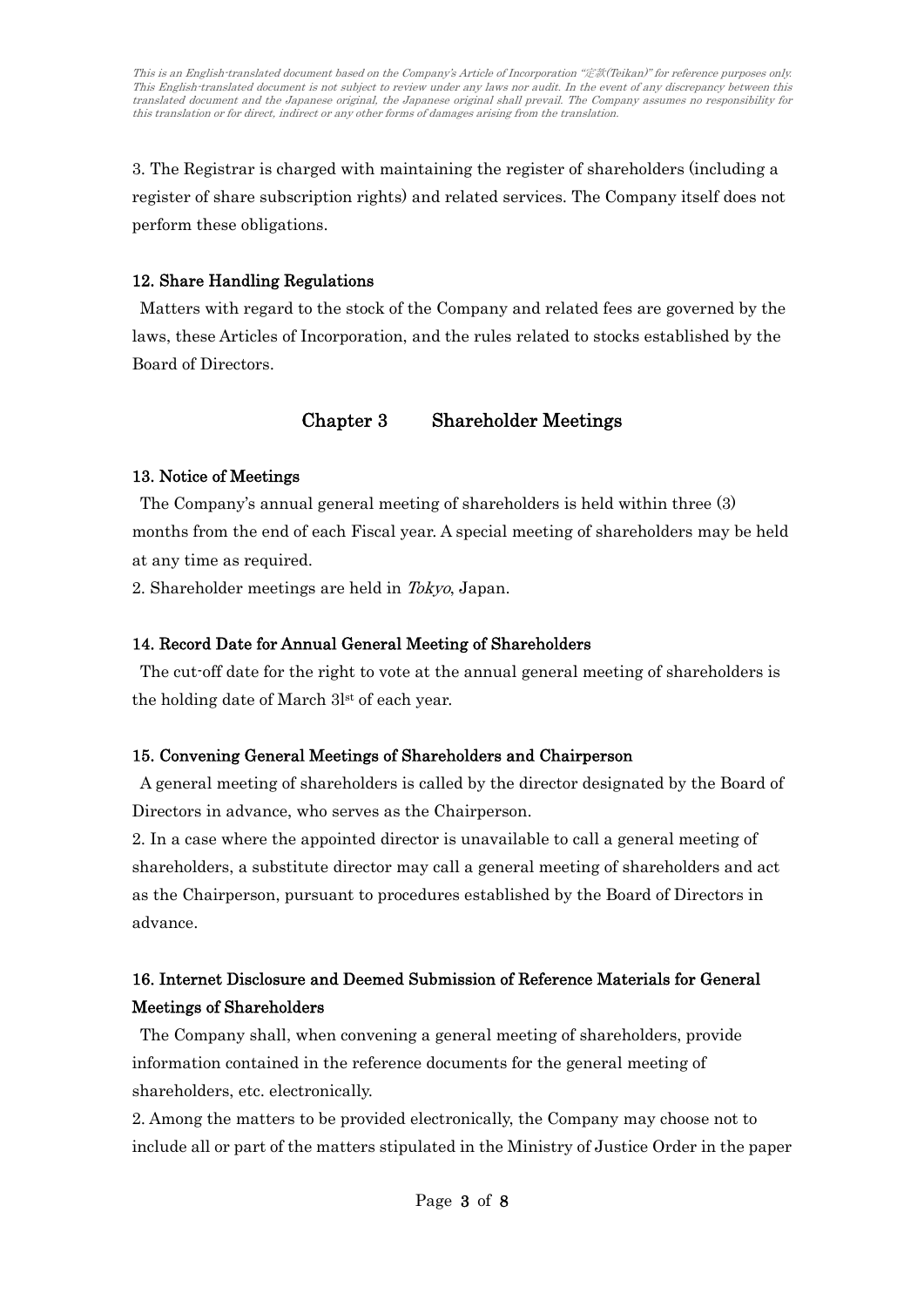copy to be sent to shareholders who have requested it by the record date for voting rights.

## 17. Method of Adopting Resolutions

A resolution of a general meeting of shareholders is made by a majority of votes of entitled voters present, unless otherwise provided by the laws and/or these Articles of Incorporation.

2. A resolution as provided by Section 309-2 of the Companies Act is made by 2/3 or more of the votes present where 1/3 or more of shareholders entitled to vote are present.

## 18. Voting by Proxy

A shareholder may entrust another shareholder entitled to vote as the Agent to cast its vote.

2. Either the shareholder or such Agent must submit evidence of the agency to the Company for each general meeting of shareholders.

# Chapter 4 Directors and Board of Directors

#### 19. Number of Directors

The number of the directors (excluding directors serving as Audit and Supervisory Committee members) is no more than fifteen (15).

2. The number of the directors serving as Audit and Supervisory Committee members is no more than five (5).

#### 20. Election of Directors

Directors are, separating directors serving as Audit and Supervisory Committee members and those who do not, elected by a resolution of the general meeting of shareholders.

2. A director is elected by a majority of votes at a meeting where entitled shareholders holding  $1/3$  or more of the voting rights are present.

3. Election of a director may not be done by cumulative voting.

#### 21. Term of Office

The term of office of a director (excluding directors serving as Audit and Supervisory Committee members) ends at the conclusion of the annual general meeting of shareholders relating to the fiscal year ending within one (1) year from their election.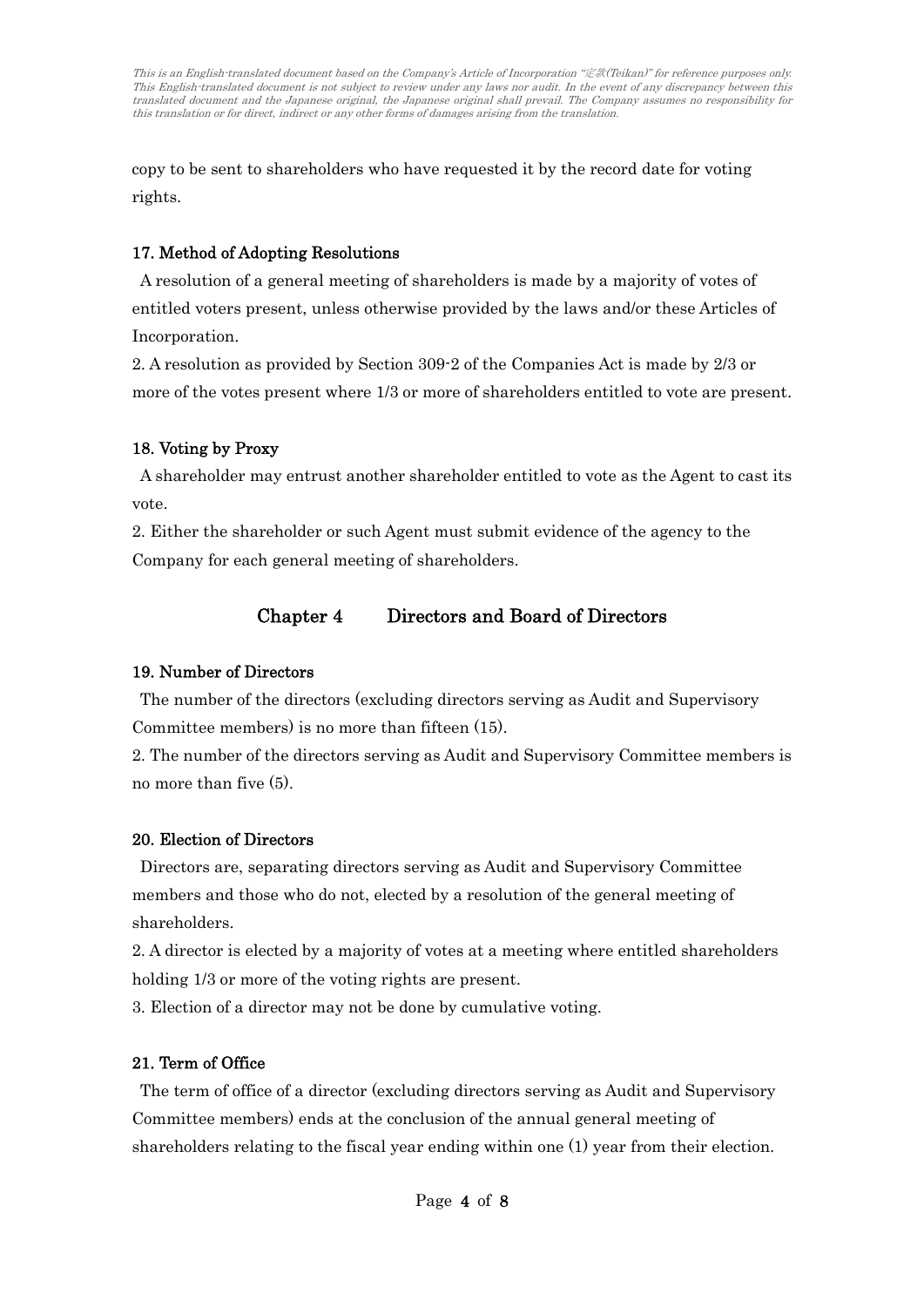2. The term of office of a director serving as Audit and Supervisory Committee members ends at the conclusion of the annual general meeting of shareholders relating to the fiscal year ending within two (2) year from their election.

3, The term of a director serving as an Audit and Supervisory Committee member appointed as a Substitute for a director serving as an Audit and Supervisory Committee member who resigns before the end of their appointed term ceases to be effective at the same date that the term of the original director serving as an Audit and Supervisory Committee member is due to end.

# 22. The Term of Qualification of Substitute for a Director serving as Audit and Supervisory Committee Member

The term of qualification of a Substitute for a director serving as Audit and Supervisory Committee member ends at the beginning of the annual general meeting of shareholders relating to the fiscal year ending within two (2) years from their election.

#### 23. Representative Director

The Board of Directors elects a Representative Director from among directors (excluding directors serving as Audit and Supervisory Committee members) by resolution.

# 24. Convening Meetings of the Board of Directors and Chairperson

A meeting of the Board of Directors is called by the director designated by the Board of Directors in advance, who serves as the Chairperson.

2. Where the Chairperson is unavailable, another director calls a Board of Directors meeting and acts as the chairperson, pursuant to procedures established by the Board of Directors in advance.

# 25. Notice of a Meeting of the Board of Directors

Notice of a meeting of the Board of Directors is sent to each director at least five (5) days before the meeting. In a case of an emergency, the notice period may be shortened. 2. If all of the directors consent, a meeting of the Board of Directors may be held without the notice process.

# 26. Delegation of Decision Authorization of Execution of Important Operations

Pursuant to Section 399-13-6 of the Companies Act, the Company may delegate all or part of decision authorization of execution of important operations (exclude those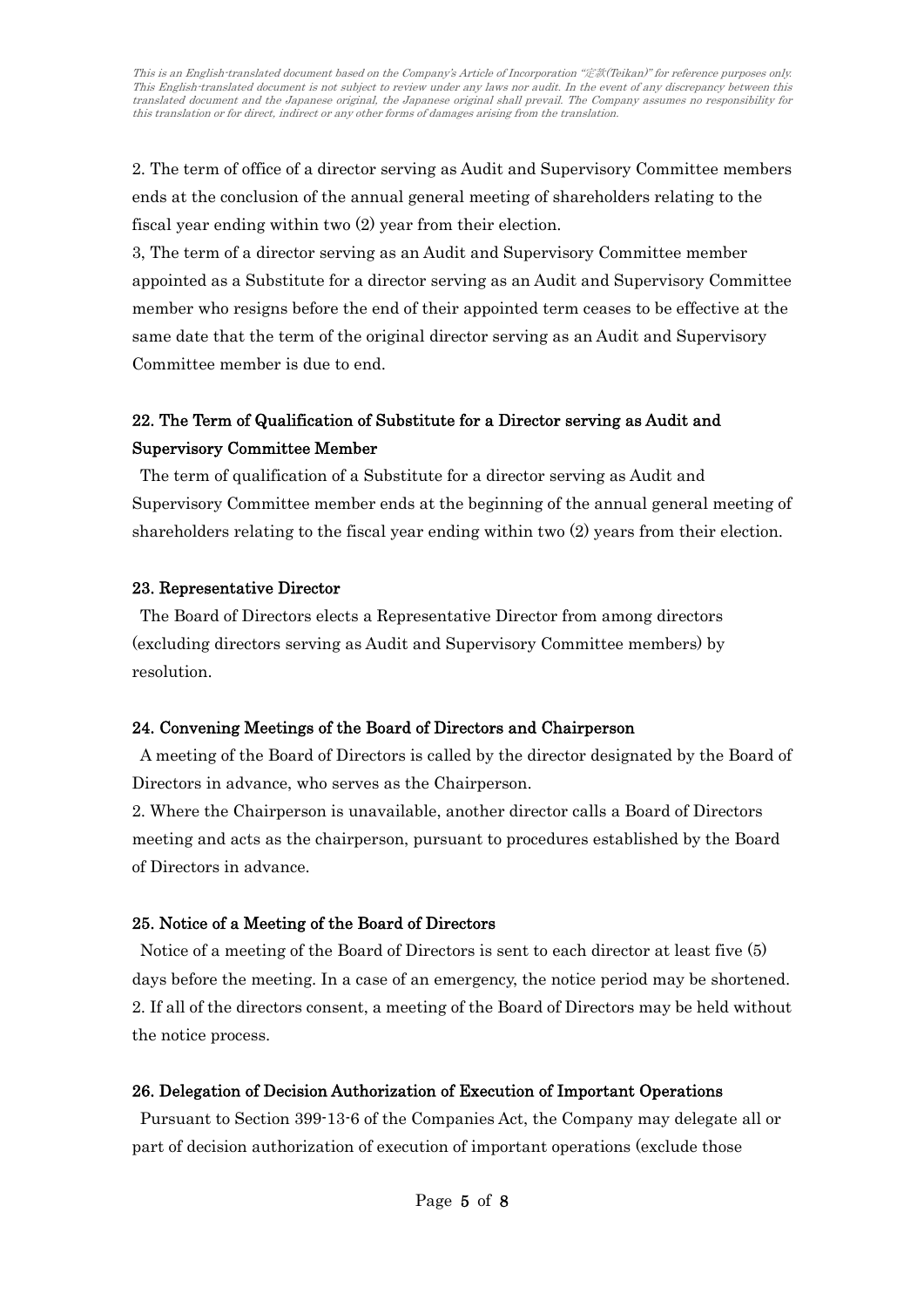stipulated in Section 399-13-5 of the Companies Act) to directors.

#### 27. Method of Resolution of the Board of Directors

A resolution of the Board of Directors is made by a majority of directors present where a majority of directors entitled to vote are present.

#### 28. Deemed Resolution

A resolution is deemed to be adopted if the requirements under Section 370 of the Companies Act are met.

#### 29. Board of Directors Regulations

Matters with regard to the Board of Directors are governed by the laws, these Articles of Incorporation, and rules of procedure established by of the Board of Directors.

#### 30. Remuneration etc.

Remuneration, bonuses and any benefits received from the Company in consideration for the performance of duties by directors are determined, separating directors serving as Audit and Supervisory Committee members and those who do not, by resolution of the general meeting of shareholders.

#### 31. Limitation of Liabilities of Non-Executive Directors

Pursuant to Section 426·1 of the Companies Act, the Company may exempt director (including former directors) from liability for damages caused by negligence of their duties by resolution of the Board of Directors within the limits as stipulated in the law. 2. Pursuant to Section 427·1 of the Companies Act, the Company may enter into a Limitation of Liabilities agreement, as provided under Section 423-1 of Companies Act, with a director (except executive director). The limit of their indemnity is as stipulated in the laws.

# Chapter 5 Audit and Supervisory Committee

#### 32. Full-Time Audit and Supervisory Committee Members

The Audit and Supervisory Committee may elect full-time Audit and Supervisory Committee members by their resolutions.

#### 33. Notice of Meetings of the Audit and Supervisory Committee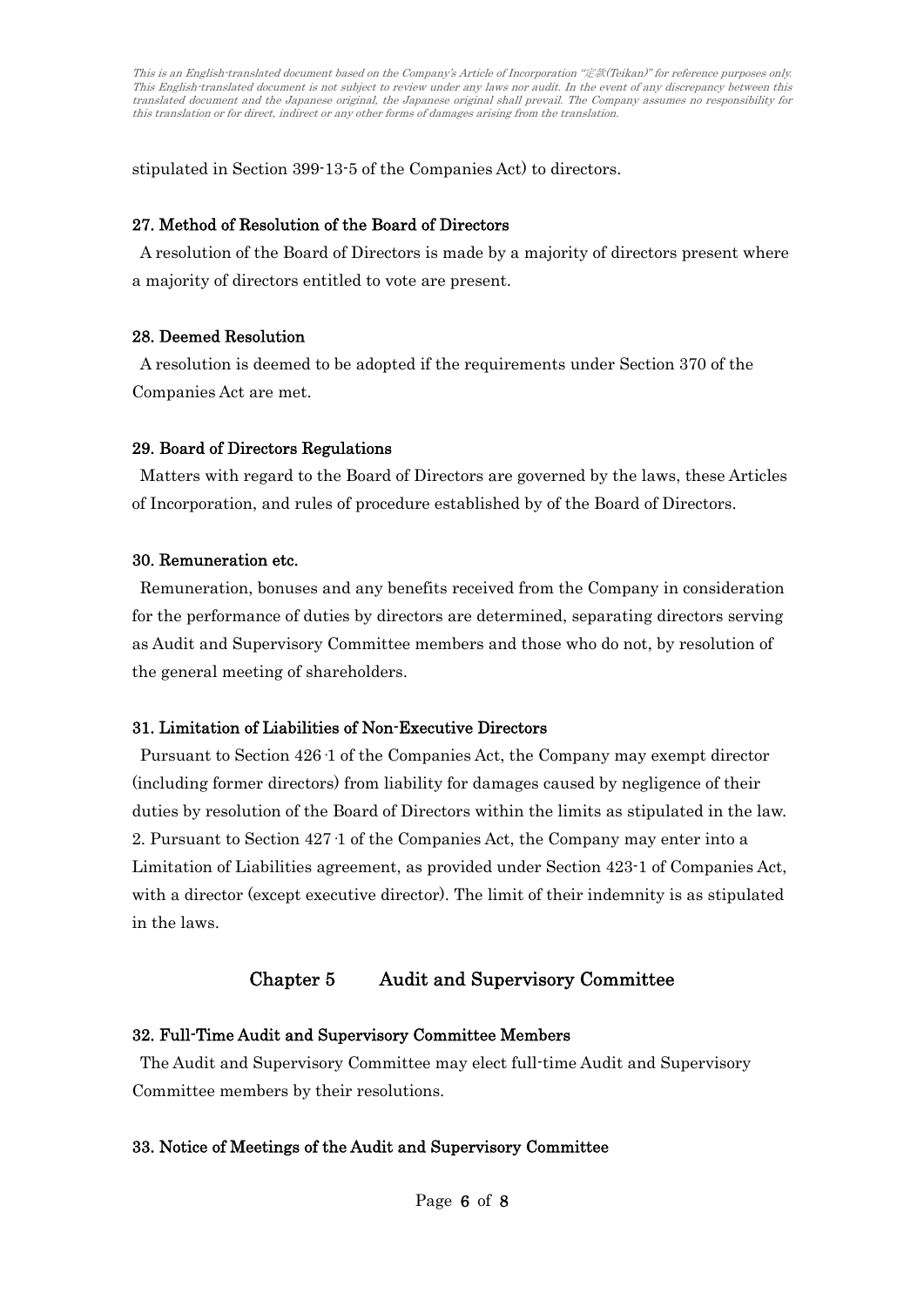Notices of meetings of the Audit and Supervisory Committee are sent to each Audit and Supervisory Committee member at least five (5) days before the meeting. In the case of an emergency, the notice period may be shortened.

2. If all of the Audit and Supervisory Committee members consent, a meeting may be held without the notice process.

## 34. Resolutions of the Audit and Supervisory Committee

A resolution of the Audit and Supervisory Committee is made by a majority of the members present who comprise a majority of those who are entitled to exercise their voting rights.

## 35. Audit and Supervisory Committee Regulations

Matters with regard to the Audit and Supervisory Committee are governed by the laws, these Articles of Incorporation, and the Audit and Supervisory Committee regulations established by the Audit and Supervisory Committee.

# Chapter 6 Independent Financial Auditor

# 36. Election of a Financial Auditor

An Independent Financial Auditor is elected by a resolution of the annual general meeting of shareholders.

#### 37. Term

The term of an Independent Financial Auditor ends at the conclusion of the annual general meeting of shareholders relating to the Fiscal year ending within one year from their election.

2. Unless otherwise resolved at the annual general meeting of shareholders, the Independent Financial Auditor is deemed to be reelected at the annual general meeting of shareholders.

# 38. Remuneration, etc.

Remuneration of an Independent Financial Auditor is determined by the Representative Director with consent of the Audit and Supervisory Committee.

Chapter 7 Accounting